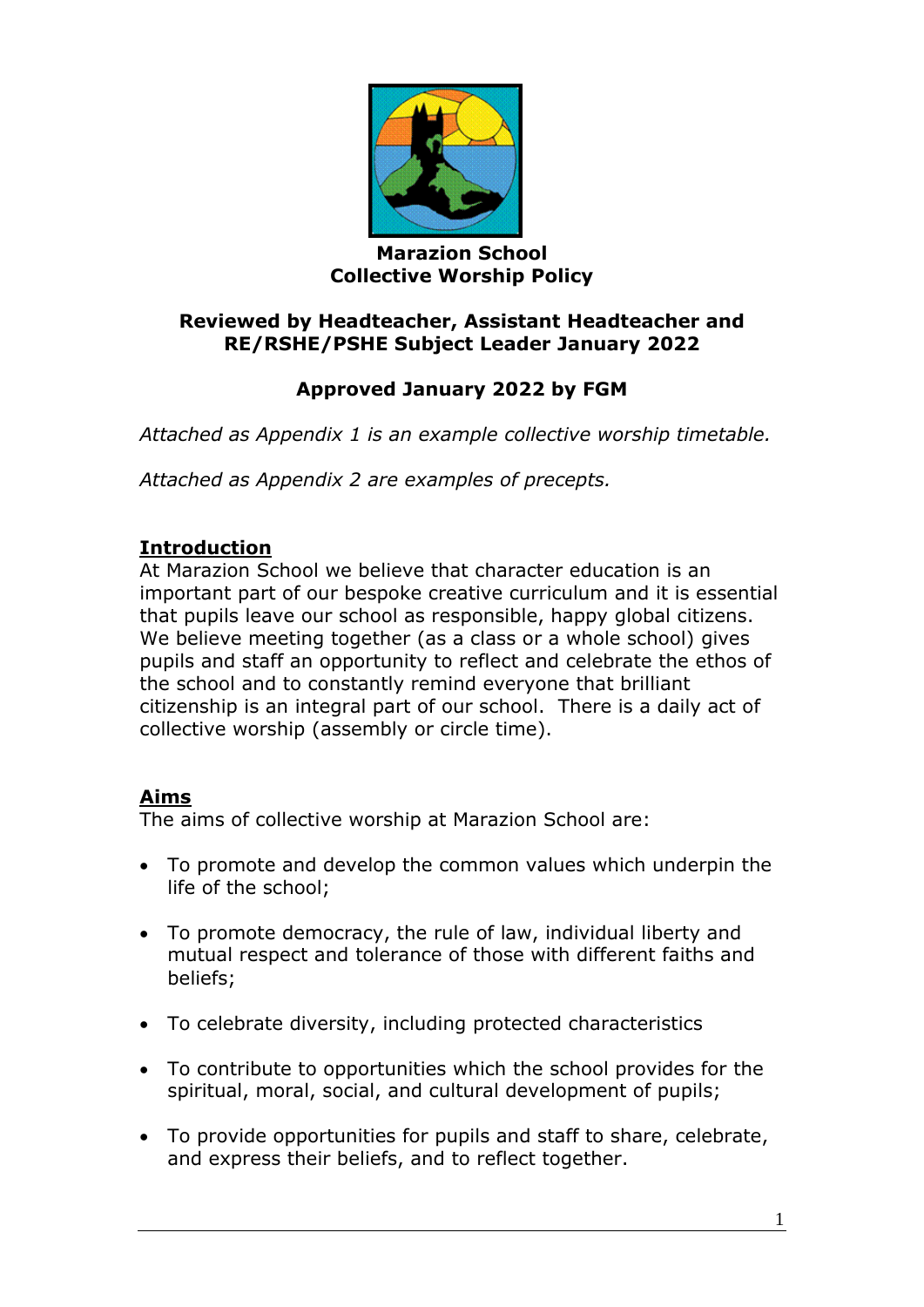## **In the light of these aims, collective worship should:**

- Be pupil centred, related to their own experiences;
- Acknowledge diversity and affirm those present, whatever their faith or non-faith background, respecting the integrity of pupils and teachers;
- Involve those present as active participants;
- Foster a sense of community a sense of shared values, identity, outlook, ethos and purpose (see *Marazion Manners*);
- Provide a breathing space and quiet time in the busy whirl of school activity, a time to gather, be still and reflect, a time to refresh the spirit;
- Provide an atmosphere that is conducive to allow worship to take place – including music, a visual focus, an appropriate setting all helping to create this special atmosphere and a sense of occasion;
- Provide pupils with opportunities for reflection on the significance of the spiritual dimension of their own and others;
- Be open enough for pupils to respond to the spiritual dimension, while accepting that some pupils will make no personal response;

### **Organisation**

Our school is a naturally diverse community where everyone has an opportunity to thrive. Being different is the thing we have in common. There is so much more that unites us than divides us.

Themes for collective worship are linked to a programme of study designed to make links with PSHE themes and fundamental values as well as themes of learning across the whole school.

School staff and visitors lead collective worship. Visitors to the school include:

- Rev Nigel from All Saints Church, Marazion
- Local Surf Club, Global Boarders
- Beach Safety Officers
- Local Community Police
- Parents
- Governors